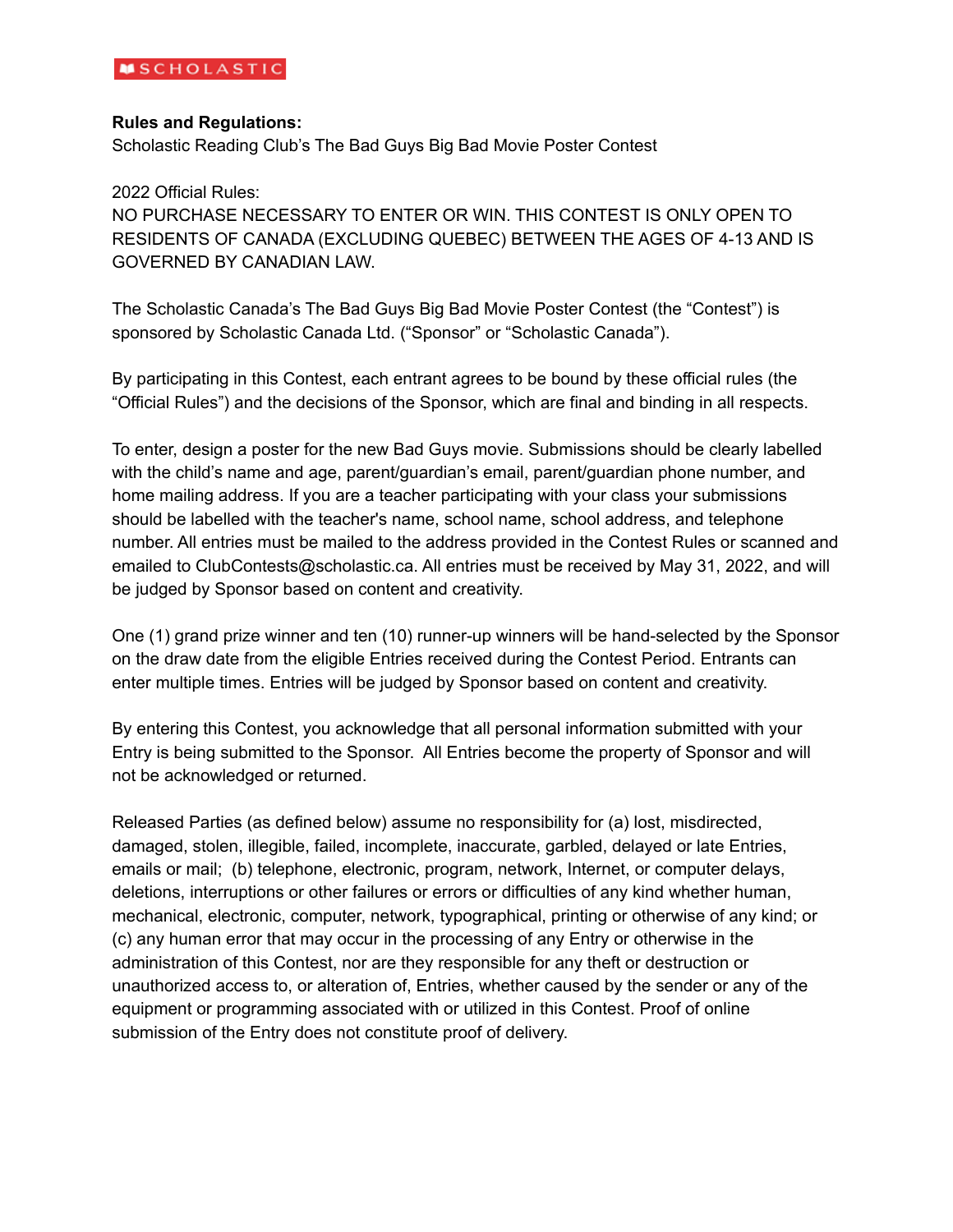### **Eligibility**

The Contest is open only to legal residents of Canada (excluding Quebec) who are between the ages of 4-13 in their province/territory of residence at the time of entry. Employees, representatives, and agents of Scholastic Canada as well as the immediate family members (spouse, children, parents, and siblings) and those living in the same household of such employees, representatives, and agents are not eligible to enter. Void where prohibited by law.

### **How to Enter**

To enter, design a poster for the new Bad Guys movie. Submissions should be clearly labelled with the student's name and age, parent/guardian's email, and telephone number. If you are a teacher participating with your class your submissions should be labelled with the teacher's name, school name, and telephone number. All entries must be emailed to [ClubContests@scholastic.ca](mailto:ClubContests@scholastic.ca). All entries must be received by May 31, 2022, and will be judged by Sponsor based on content and creativity.

By accepting a prize, the winners (or their parents or legal guardians on behalf of a winner that is a minor) grant Scholastic Canada the right to use limited personal information (i.e., first name, city and province of residence) and their Entries for purposes of advertising and promotion without further notice or compensation, except where prohibited by law.

The Sponsor reserves the right, in its sole discretion, to edit or modify any Entry, or to request an entrant to modify or edit his or her Entry, in order to ensure that the Entry complies with these Official Rules, or for any other reason.

By entering this Contest, you acknowledge that this information is being submitted to Sponsor. Contest opens for entry at 10:00 am EST on May 1, 2022 and all entries must be received by 11:59 pm EST on May 31, 2022 (the "Entry Period"). Released Parties (as defined below) assume no responsibility for (a) lost, misdirected, damaged, stolen, illegible, failed, incomplete, inaccurate, garbled, delayed or late entries, emails or mail; (b) telephone, electronic, program, network, Internet, or computer delays, deletions, interruptions or other failures or errors or difficulties of any kind whether human, mechanical, electronic, computer, network, typographical, printing or otherwise of any kind; or (c) any human error that may occur in the processing of any entry or otherwise in the administration of this Contest, nor are they responsible for any theft or destruction or unauthorized access to, or alteration of, entries, whether caused by the sender or any of the equipment or programming associated with the Bad Guys Big Bad Movie Poster Contest utilized in this Contest. All entries become the property of Sponsor and will not be acknowledged or returned. The personal information provided by entrants will only be used for the purpose of administration of the contest and publicly promoting the Contest (as noted below), unless the entrant otherwise agrees in accordance with Sponsor's Privacy Policy available at scholastic.ca/aboutscholastic/privacy.php. By accepting the prize the winner grants Sponsor the right to use limited personal information (i.e., first name, city and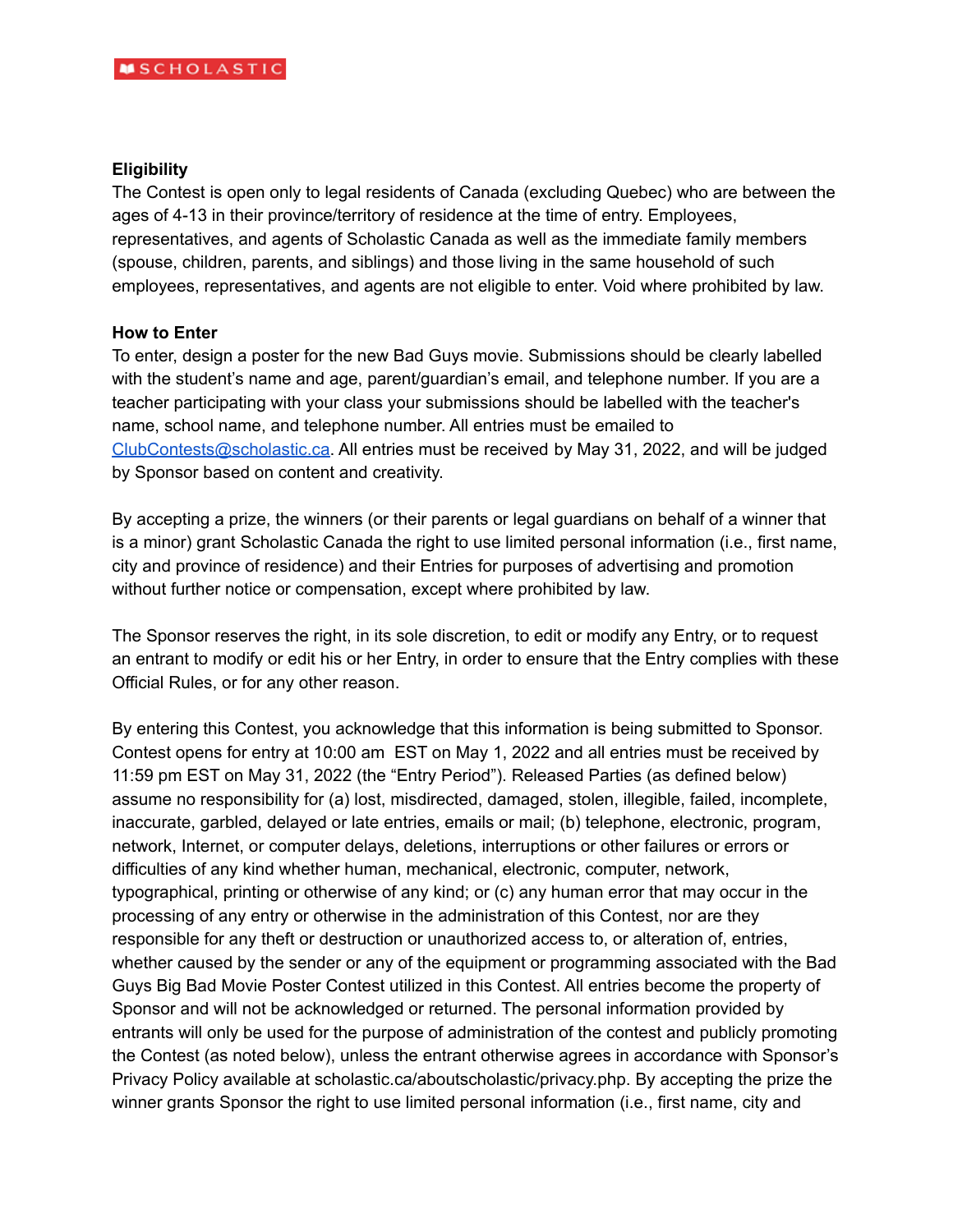# **MSCHOLASTIC**

province of residence, and age) and entry for purposes of advertising and promotion without further notice of compensation, except where prohibited by law.

### **Prize and Approximate Value**

There is a total of one (1) grand prize and ten (10) runner up prizes available to be won. The retail value for the grand prize is approximately \$207.87 (CDN). The retail value of the ten (10) runner-up prizes is \$58.99 (CDN). No cash substitutions, transfers of assignments or prizes allowed, except by Sponsor in case of unavailability or scheduling difficulty, in which case a prize of equal or greater value will be awarded. There is a limit of one (1) prize during the Contest Period.

# **Confirmation of Potential Winners**

Sponsor will make reasonable efforts to contact potential winners via email or phone within three (3) business days following the date of the relevant drawing. If the potential winner cannot be contacted within the time specified above, does not correctly answer the mathematical skill-testing question, is not otherwise an eligible entrant, or does not otherwise comply with the Official Rules, he/she will not win any prize. In this event, the prize will be awarded to an alternate entrant, who will be selected from among the remaining eligible entries. Any alternate winner will have the same rights and obligations as the original winner. To claim a prize, a potential winner must comply with the Official Rules for this Contest. For the names of the winners after June 3, 2022, visit [www.scholastic.ca/rc/contestsandactivities.](http://www.scholastic.ca/rc/contestsandactivities)

#### **Miscellaneous**

By participating in this Contest, entrants agree to be bound by these Official Rules and the decisions of Sponsor, which are final and binding in all respects. Return of any prize notification as non-deliverable or failure to comply with the Official Rules will result in disqualification, and an alternate entrant may be randomly selected in accordance with the Official Rules. By participating, entrants agree to hold Sponsor, its parent divisions, affiliates, advertising and promotion agencies, other agents, and their respective directors, officers, employees, representatives, agents, and assigns harmless against any and all claims, loss, liability, injury, or damage to entrant or any other person or entity due in whole or in part, directly or indirectly, by reason of their acceptance, possession or use of a prize or their participation in this Contest.

Sponsor is not responsible for incomplete, lost, or late entries or faulty transmissions, technical computer hardware or software failures of any kind, lost or interrupted or unavailable network connections, or failed, incomplete, garbled, misrouted, scrambled, or delayed computer transmission, or other errors or problems of any kind, whether mechanical, human, electronic, or otherwise, which may limit an entrant's ability to participate in this Contest. Sponsor is not responsible for any typographical or other error in the printing of the offer, administration of this Contest, or in the announcement of the prizes. Sponsor assumes no responsibility or liability for (a) any incorrect or inaccurate entry information, or for any faulty, failed, garbled, or jumbled electronic data transmissions; (b) any unauthorized access to, or theft, destruction, or alteration of entries at any point in the operation of this Contest; (c) any technical malfunction, failure,